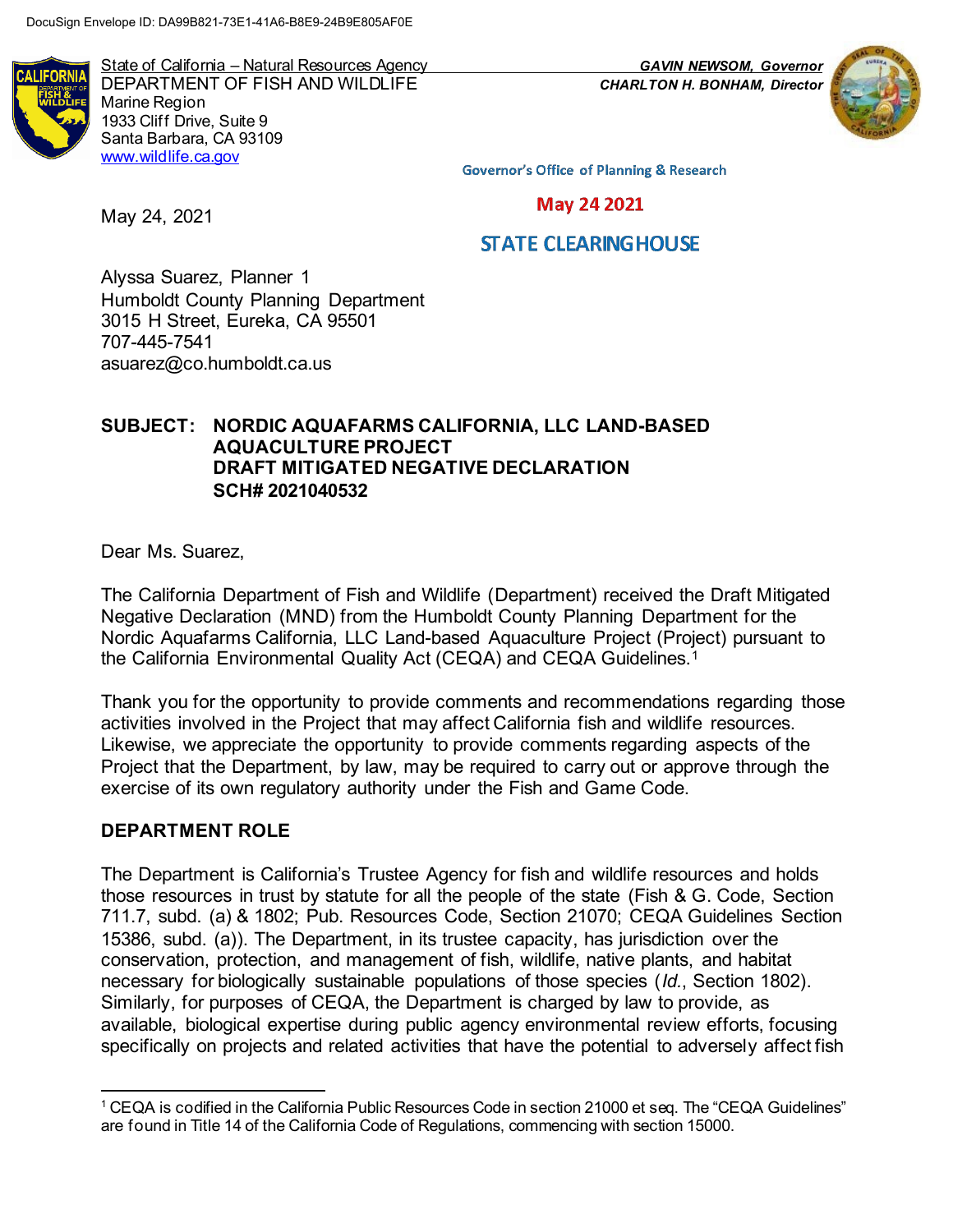and wildlife resources. The Department is also responsible for marine biodiversity protection under the Marine Life Protection Act in coastal marine waters of California and ensuring fisheries are sustainably managed under the Marine Life Management Act.

Additionally, the Department oversees and manages aquaculture activities in the State under the authority provided by the Fish and Game Code (Fish & G. Code, §§ 15000- 15703) and Title 14 of the California Code of Regulations. All facilities devoted to the propagation, cultivation, maintenance, and harvesting of fish, shellfish and plants in marine, brackish, and freshwater are required to register annually with the Department (Cal. Code Regs., tit. 14, §235). State law also requires an Importation Permit from the Department to import most live aquatic plants and animals, in all forms (Cal. Code Regs., tit. 14, §236). Statutory authorities for aquaculture disease and aquatic animal health management are embodied in Fish and Game Code (§15500 et seq.). Regulations regarding aquaculture disease controls and responses, including a list of diseases and parasites and the aquatic plants and animals they are known to infect or parasitize, are outlined in Fish and Game Code (Fish & G. Code, §§ 15500-15516) and Section 245 of Title 14, California Code of Regulations (Cal. Code Regs., tit. 14, §245).

# **PROJECT DESCRIPTION SUMMARY**

**Proponent:** Humboldt County Planning Department (County)

**Objective:** Nordic Aquafarms California, LLC (Nordic) proposes to develop a land-based finfish recirculating aquaculture facility on the Samoa Peninsula and intends to cultivate Atlantic Salmon *(Salmo salar*) subject to Department approval. The proposed aquaculture facility will include operations to grow-out fish from egg to harvestable size. The fish will be contained indoors in separate buildings connected by underground pipes for fish transfer. At full capacity, the facility will produce approximately 25,000-27,000 metric tons of whole fish annually. A total of five buildings (intake water treatment, grow out modules, hatchery, fish processing, and wastewater treatment) will be constructed with a combined footprint of 766,530 square feet. The Project will include ancillary support features such as paved parking, fire access roads, security fencing, and stormwater management features. Seawater for raising fish will be supplied from Humboldt Bay by water intake infrastructure operated by the Humboldt Bay Harbor, Recreation and Conservation District (Harbor District). Treated wastewater (12.5 million gallons per day) will be discharged into the Pacific Ocean utilizing the existing Redwood Marine Terminal (RMT) II ocean outfall pipe located 1.5 miles offshore of the Samoa Peninsula.

**Location:** The Project site is situated on the Samoa Peninsula, bounded on the west by dunes and the Pacific Ocean and on the east by Humboldt Bay, and located at the site of the former Samoa Pulp Mill in the unincorporated community of Samoa in Humboldt County (APN 401-112-021).

**Timeline:** Demolition and construction is anticipated to begin between the fall of 2021 and the summer of 2022.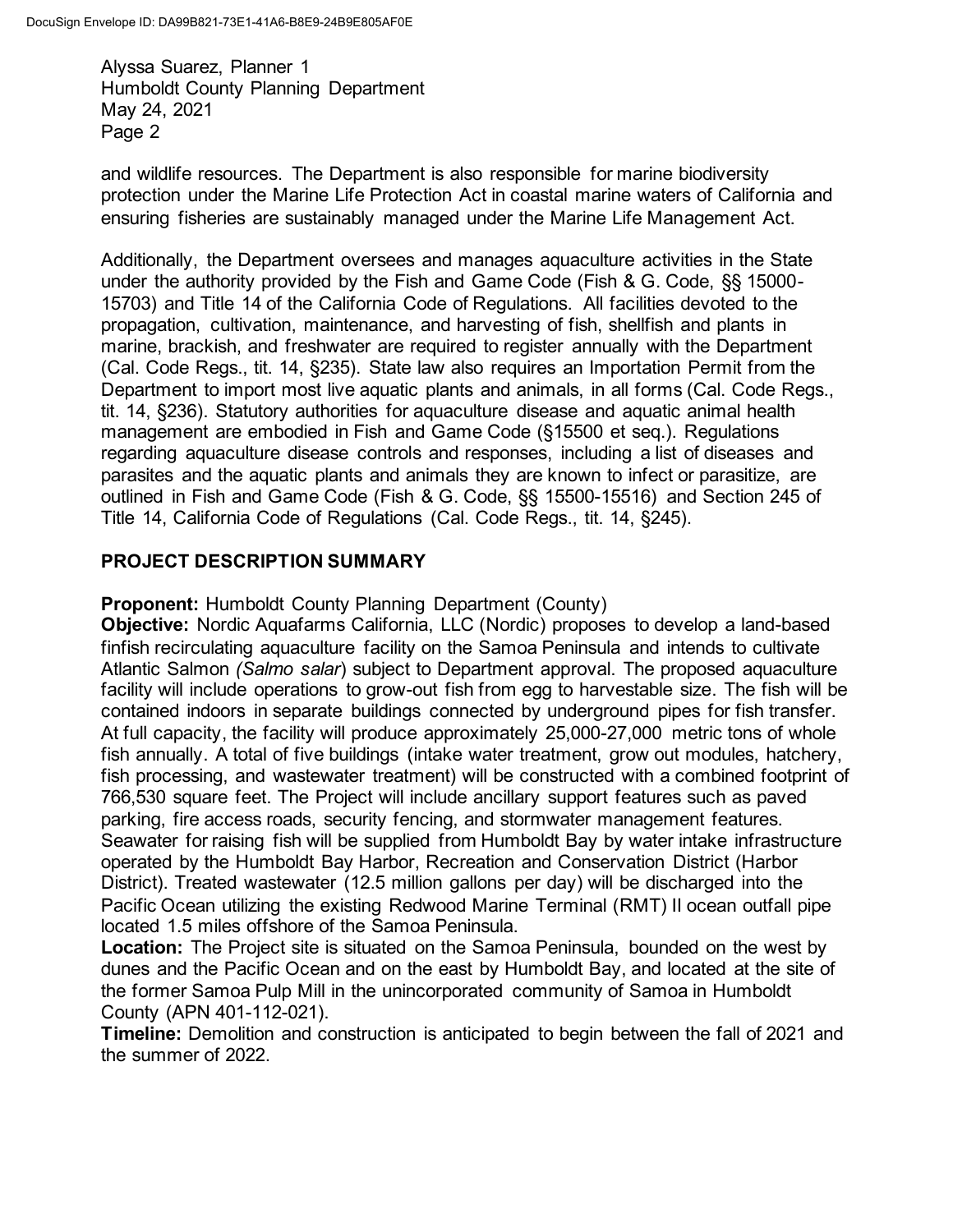# **BIOLOGICAL SIGNIFICANCE**

Humboldt Bay is California's second largest bay, and the largest estuary on the Pacific coast between San Francisco Bay and Oregon's Coos Bay. The marine and estuarine habitats of Humboldt Bay provide refuge and nursery habitat for more than 300 fish and invertebrate species, many with important associated commercial and recreational fisheries. Humboldt Bay and its wetlands and dunes are habitat for at least 20 State- and federally listed species and numerous California Species of Special Concern. Habitat for special status plant species occur within saltmarshes, freshwater wetlands, and areas adjacent to the Project area.

The open coast in the vicinity of Humboldt Bay consists of soft bottom habitat and sandy beaches backed by dunes. This habitat provides fish, invertebrates, seabirds, shorebirds, and mammals with nursery grounds, shelter, and areas to forage and reproduce, supporting the region's coastal economy, including numerous commercial and recreational fisheries.

# **COMMENTS AND RECOMMENDATIONS**

Pursuant to our jurisdiction and authority, the Department offers the following comments and recommendations to assist the County in adequately identifying and/or mitigating the Project's significant, or potentially significant, direct and indirect impacts on fish and wildlife resources.

# **I. Special Status Species**

Special status species and Sensitive Natural Communities (SNC) that are listed under the California Endangered Species Act (CESA), Federal Endangered Species Act, Fish and Game Code as Fully Protected (FP), California Species of Special Concern (SSC) or Watch List (WL), the California Rare Plant Ranking (CRPR) System, or the Vegetation Classification and Mapping Program with sensitive Global (G) / State (S) Heritage Ranks occur in the Project area and may be impacted by direct and/or indirect Project impacts.

# **Fish**

- Coho Salmon (*Oncorhynchus kisutch*), State and federally-threatened (Southern Oregon/Northern California Coast (SONCC) Evolutionarily Significant Unit (ESU));
- Chinook Salmon (*Oncorhynchus tshawytscha*), federally-threatened (California Coastal ESU);
- Coastal cutthroat trout (*Oncorhynchus clarkii clarkii*), State SSC;
- Steelhead trout (*Oncorhynchus mykiss*), federally-threatened (Northern California Distinct Population Segment (DPS)), State-endangered candidate (Northern California Summer Steelhead);
- Longfin smelt (*Spirinchus thaleichthys*), State-threatened;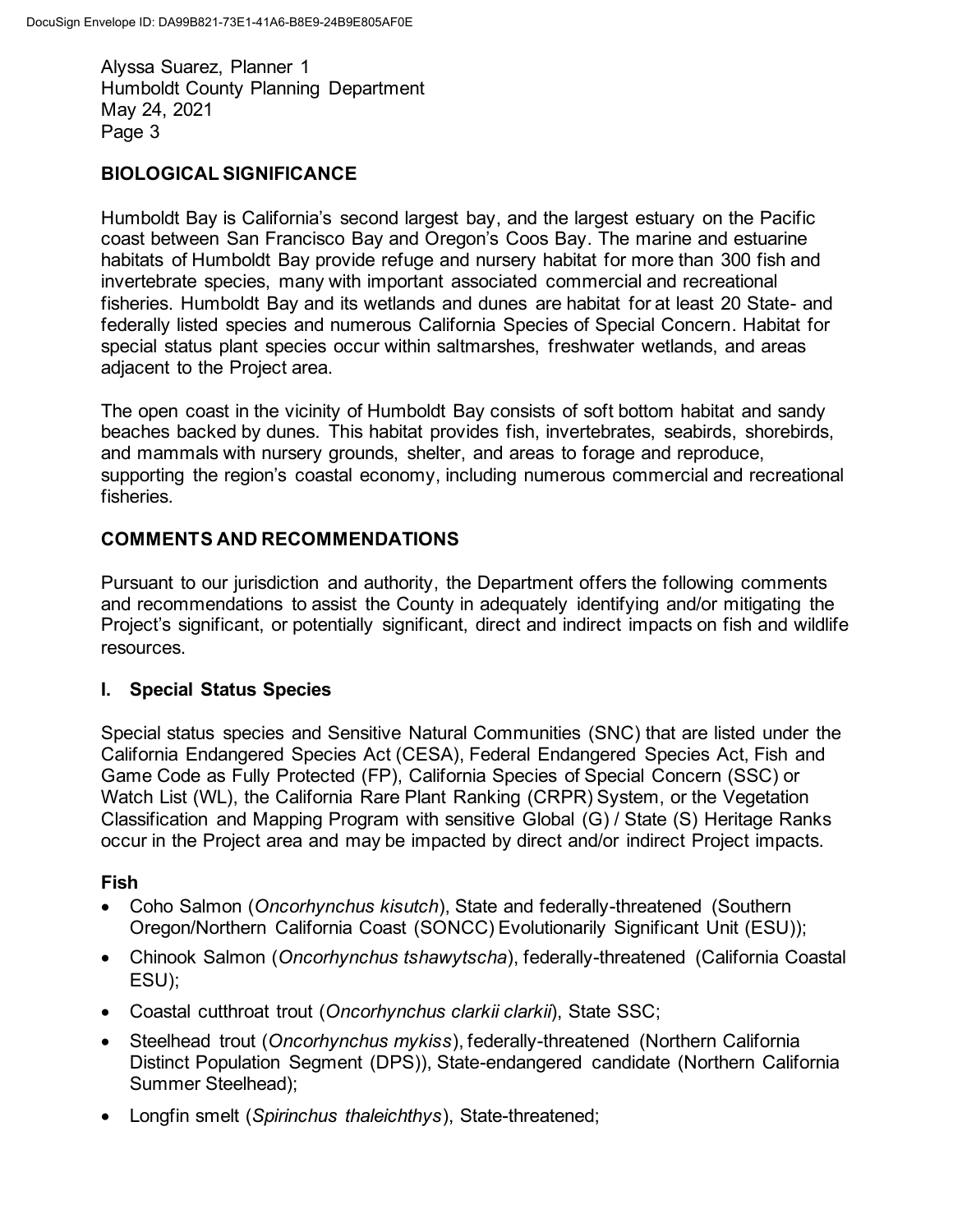- Green sturgeon (*Acipenser medirostris*), federally-threatened (southern DPS), State SSC (northern and southern DPS);
- White sturgeon (*Acipenser transmontanus*), State SSC;
- Pacific lamprey (*Entosphenus tridentatus*), State SSC; and
- Western river lamprey (*Lampetra ayresii),* State SSC.

The Draft MND and Marine Resources Biological Evaluation Report (Appendix D) do not include longfin smelt, white sturgeon, coastal cutthroat trout, or western river lamprey under special status species. The Department recommends the Final MND include an analysis of impacts to these species under Section 4.3 (Biological Resources), including Table 4-3 (Sensitive and Special Status Species), and in Appendix D.

## **Amphibians**

• Northern red-legged frog (*Rana aurora*), State SSC.

## **Mammals**

- Townsend's big-eared bat (*Corynorhinus townsendii*), State SSC; and
- Pallid bat (*Antrozous pallidus*), State SSC.

## **Birds**

- Black brant (*Branta bernicla*), State SSC;
- Marbled murrelet (*Brachyramphus marmoratus*), State-endangered, federallythreatened;
- Sharp-shinned hawk (*Accipiter striatus*), State WL;
- Vaux's swift (*Chaetura vauxi*), State SSC;
- Northern harrier (*Circus hudsonius*), State SSC;
- White-tailed kite (*Elanus leucurus*); State FP;
- Bald eagle (*Haliaeetus leucocephalus*), State-endangered;
- Long-billed curlew (*Numenius americanus*), State WL;
- Osprey (*Pandion haliaetus*), State WL;
- Double-crested cormorant (*Phalacrocorax auritus*), State WL;
- California brown pelican (*Pelecanus occidentalis californicus*), State FP; and
- Bank swallow (*Riparia riparia*), State-threatened.

## **Plants**

• Dark-eyed gilia (*Gilia millefoliata*), CRPR 1B.2;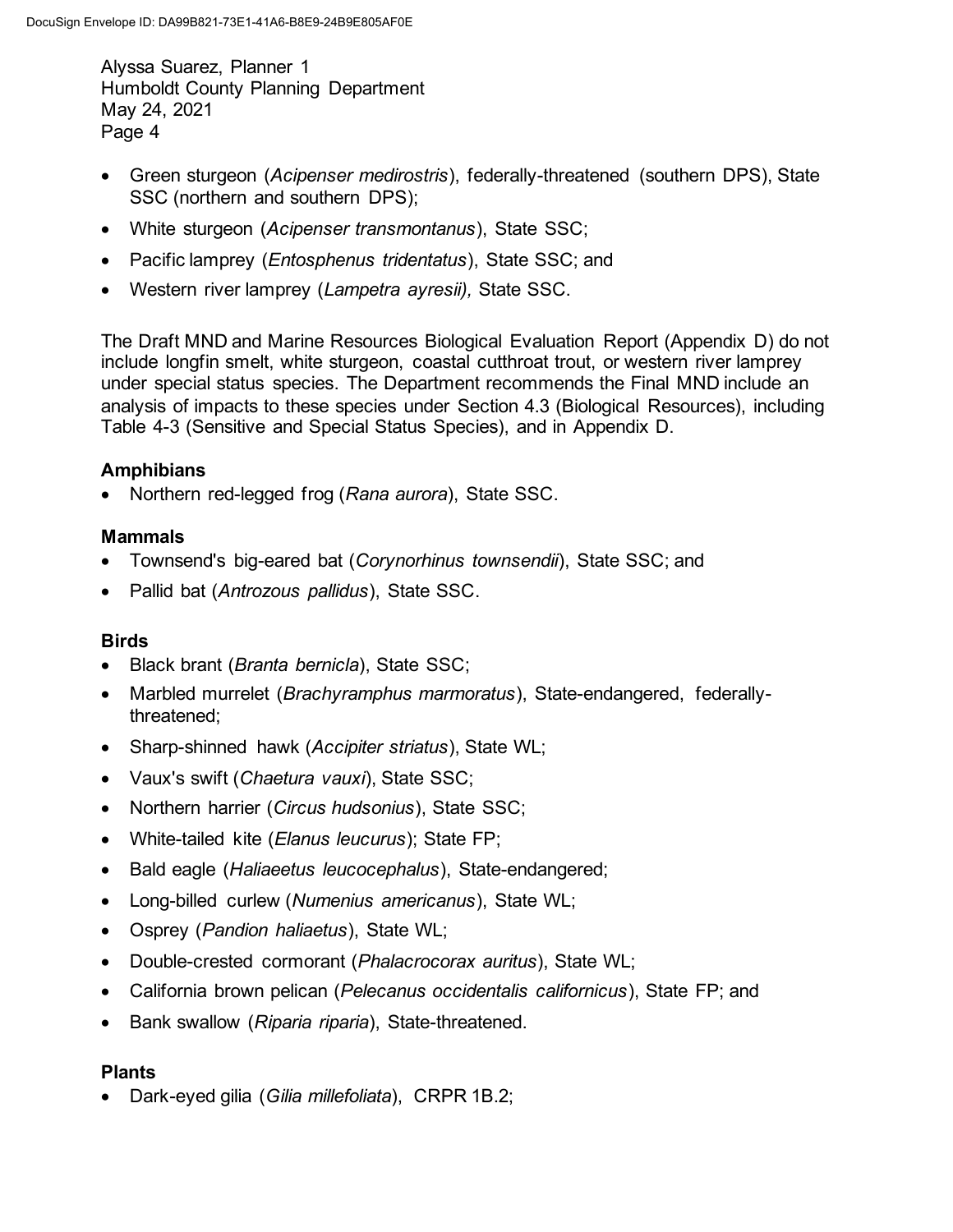- *Abronia latifolia*-*Ambrosia chamissonis* alliance (dune mat), SNC G3/S3;
- *Salix hookeriana* alliance (coastal willow thickets), SNC G4/S3; and
- *Rubus ursinus* alliance (coastal brambles), SNC G4/S3.

# **II. Project Impacts**

## **Potential for Cultured Fish to Escape Project Facilities**

**Comments:** The Department is concerned with the potential for cultured Atlantic Salmon to escape from Nordic's proposed facility into local marine, estuarine, and freshwater environments. Humboldt Bay provides habitat for a number of anadromous fish species, many of which are State- or federally-listed (e.g., Chinook Salmon, Coho Salmon, steelhead trout, longfin smelt, green sturgeon). If fish escape from Nordic's facility, they could compete with, prey upon, and/or transfer pathogens to some of these species (Waknitz et al. 2003; Naylor et al. 2005; Jonsson and Jonsson 2006; Coghlan et al. 2007). For the biological impacts of the Project to be less than significant, the probabilities of escape and/or establishment should be negligible to non-existent.

The Draft MND concludes that the risk of escape from Project facilities is eliminated by multiple physical barriers (e.g., jump screens on tanks, grates in the drainage system, fine screens in the wastewater treatment plant) and by using underground pipes to move fish between buildings. In their outreach (Lost Coast Outpost, Mar. 31, 2021), Nordic has proposed using all-female eggs to make reproduction inviable as an additional biological safeguard against escape risks; however, the Draft MND does not include this proposal.

Given its design and land-based setting, the Department agrees that the risk of fish escaping from the proposed facilities may be low, but not zero. The Project's proposed location is subject to seismic and tsunami hazards and may hold millions of Atlantic Salmon as close as 300 feet to Humboldt Bay at any one time. The Draft MND and associated documents describe some of the structures and practices that will help mitigate this risk. At this time, however, it is not apparent that structural designs are sufficient to conclude that the risk of escape from seismic activity and tsunami inundation are eliminated. In fact, the site-specific seismic study is still underway and has not been presented as part of the Project documents. Additionally, escapes may occur due to human error or defects in barriers. Even well-designed land-based facilities outside of tsunami hazard areas have had unintended releases due to structural or operational failures. During 2010-2018, there were 17 reported incidents of escaped salmon and rainbow trout from land-based facilities in Norway (Føre and Thorvaldsen 2021). Therefore, it is important the Final MND contain a thorough analysis of the risk that escaped Atlantic Salmon (and alternate farmed species) may pose to native species and ecosystems, counter to the applicant's conclusion that the biological impact analysis is not affected by final species selection (Draft MND p 4-55).

Given that few studies have addressed competition between Atlantic Salmon and *Oncorhynchus* spp. (Gibson 1981; Hearn and Kynard 1986; Jones and Stanfield 1993;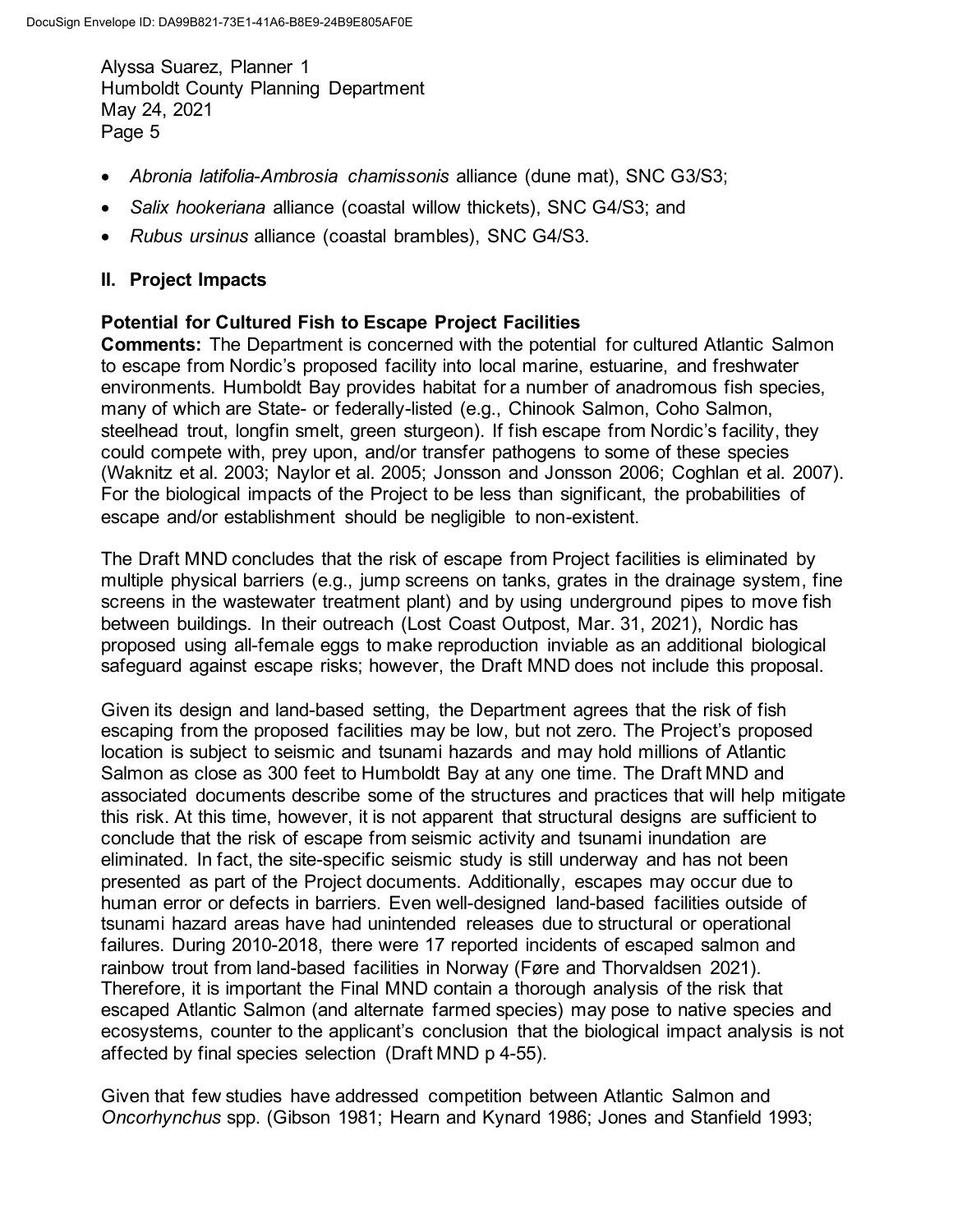Houde et al. 2017), and that no such studies have been carried out under conditions specific to the northern California environment, the risk of competition, predation, and/or establishment remains unclear. However, studies on the impacts of escaped Atlantic Salmon conducted in the Pacific Northwest, where escapes from net-pen facilities have frequently occurred, may lend insight pertinent to California. Past work suggests that farmed Atlantic Salmon have difficulty transitioning from a pellet-fed diet to one requiring the capture of wild prey, but there is evidence of eventual foraging success in novel/natural environments (ADFG 2002; McKinnell and Thomson 1997; McKinnell et al. 2008; Morton and Volpe 2002). Studies from the Pacific Northwest and Europe also suggest there is potential for reproduction to occur following escape events (Volpe et al. 2000; Fisher et al. 2014; Glover et al. 2016), although the ability of Atlantic Salmon to establish strongholds outside of its native range remains unclear, and some studies suggest it may be limited (Arismendi et al. 2014; Nash 2003; Sepulveda et al. 2013). However, monitoring within regions experiencing frequent escapes may not be sufficient to conclude that colonization has not occurred (e.g., Fisher et al. 2014).

Ultimately, the risk of competition with native salmonids in the freshwater, estuarine, or marine environment will depend on the number, size, and condition of fish that escape from the facility, timing of escape, and their ability to adapt to local conditions. The potential for impact may be amplified if escaped Atlantic Salmon can establish local breeding populations. This will largely depend on the number of fish that escape in a single event and their likelihood of surviving to maturity, reaching suitable spawning grounds along with conspecifics, and ultimately repeating this over multiple generations.

Based on the documents provided, the risk of fish escaping from the Nordic facility may be reduced if site-design plans adequately incorporate the engineering recommendations aimed at minimizing risks from seismic activity and tsunami inundation (SHN 2020). Culturing reproductively inviable fish (e.g., all-females, triploids; Benfey 2016) offers a means to effectively minimize the risk of establishment. However, this does not eliminate potential ecological impacts caused by the first generation of escapees.

**Recommendations:** The Department recommends the Final MND include the following to reduce the risk of escape to a level less than significant:

- Include a mitigation measure that Nordic will work exclusively with non-reproductive fish assemblages, such as all-females or triploids to minimize the risk of escaped fish from reproducing and establishing in the wild. Nordic should include methods that will be used to measure the effectiveness of producing non-reproductively viable fish.
- Include a comprehensive analysis of potential impacts escaped Atlantic Salmon may cause to native species in the worst-case scenario of an unintentional release to Humboldt Bay or the Pacific Ocean.
- Include an analysis of farming alternate fish species to identify potential impacts from other species. The analysis should include impacts associated with fish escaping from the facility, including the risk of competition, predation, establishment, and introduction of pathogens to native species.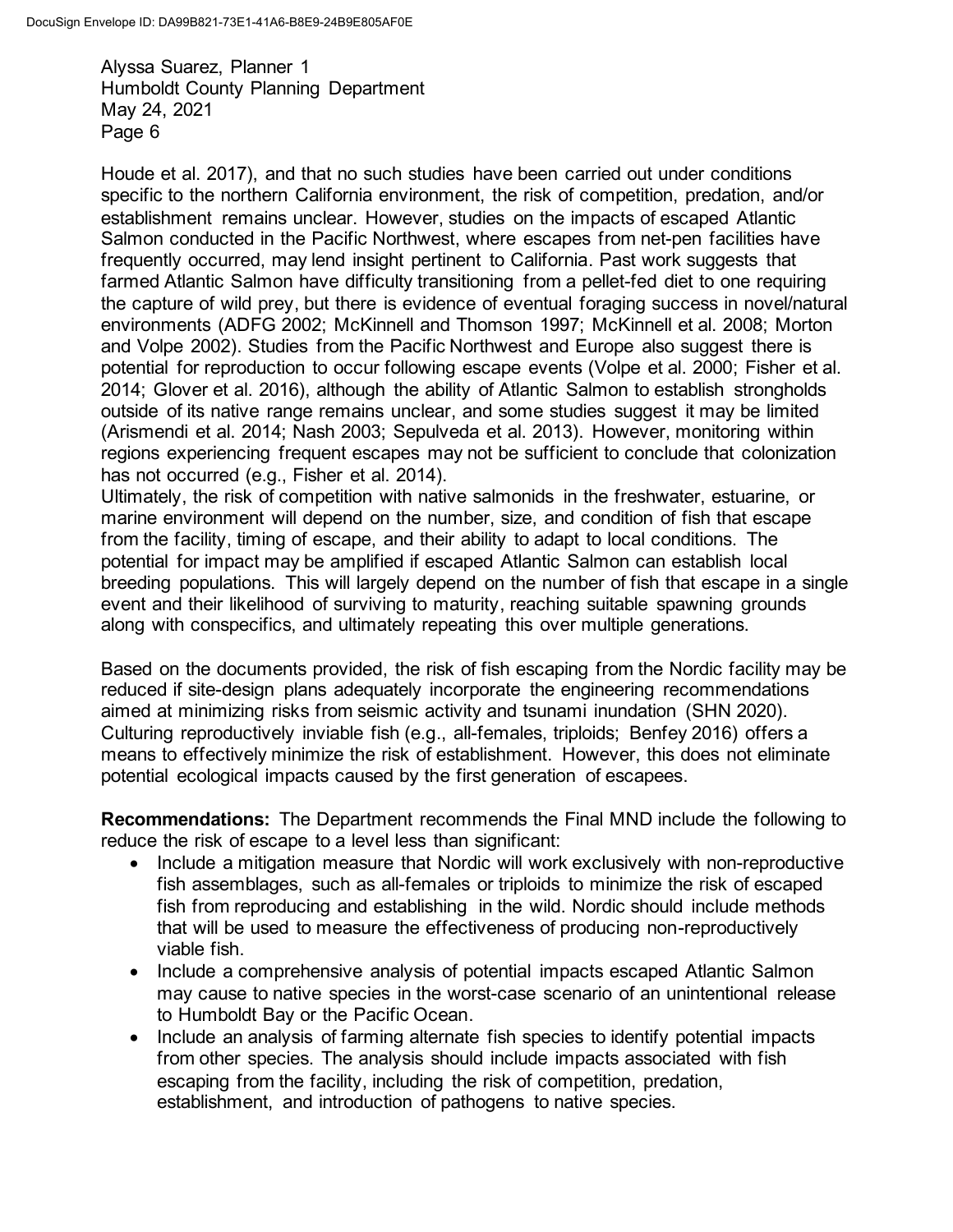- Include final building design criteria provided by engineers (SHN 2020) to minimize the risk of escape from seismic activity and tsunami inundation.
- The Department also recommends the Final MND include an Emergency Escape Response & Recovery Plan. The plan should include immediate reporting (within 12 hours) of escaped fish and the circumstances surrounding the incident to the Department and other appropriate regulatory agencies. The plan should include an established recovery plan for escapees and proposed mitigation measures for any damages to the environment caused by those escaped fish. The Department recommends Nordic consult with the Department and other regulatory agencies in the development and implementation of this plan.

#### **Introduction of Pathogens**

**Comments:** The Department is concerned that pathogens associated with Atlantic Salmon may be introduced to wild salmonid populations, an impact that could persist within native populations even if Atlantic Salmon are unsuccessful at establishing reproductively viable populations. Pathogens of concern include piscine orthoreovirus and infectious salmon anemia virus, among others. The Draft MND proposes to source certified pathogen-free eggs but does not disclose if the entire source facility will be certified pathogen-free.

The Draft MND includes additional measures to reduce the risk of pathogens from entering their cultured population and the natural environment, including disinfecting and quarantining eggs upon arrival, testing samples from each cohort, monitoring fish for disease, treating or disposing of fish that test positive for pathogens, and ultraviolet sterilization of wastewater to neutralize pathogens in facility discharge. The Department appreciates the measures included to minimize the risk of introducing pathogens, however, the potential for pathogens to enter the marine or estuarine environment are difficult to fully eliminate and the Draft MND lacks details on how these measures will be implemented. The Project proposes to grow 20-25 times more fish than Nordic's existing facilities, thus the effectiveness of disease prevention or pathogen outbreaks in Nordic's other facilities provides limited assurance given the vast difference in scale. The Draft MND does not discuss whether pharmaceuticals or therapeutics, such as antibiotics, will be used for disease prevention or treatment. Potential pathways for pathogens to escape the facility include the wastewater discharge (if not effectively treated or due to accidental spills/leaks) at the ocean outfall, through fish that escape from the facility, improper disposal of carcasses, and pathogens carried outside the facility on equipment or personnel.

If the concerns regarding pathogens and fish escape summarized above are not adequately addressed, the proposed Project may have indirect and direct negative impacts on the quality and viability of native fish populations, and recreational and commercial fisheries in the adjacent area. For example, the negative effects of a novel pathogen on northern California's threatened Chinook Salmon and Coho Salmon stocks could result in fishery restrictions and/or closures or further collapse. Low abundance/poor status for Klamath-Trinity Rivers Fall-run and Spring-run Chinook Salmon, for example, has resulted in heavy fishery restrictions for the entirety of the California coast in three (2016, 2017, 2021) of the last six ocean salmon seasons, and has similarly affected fishing opportunity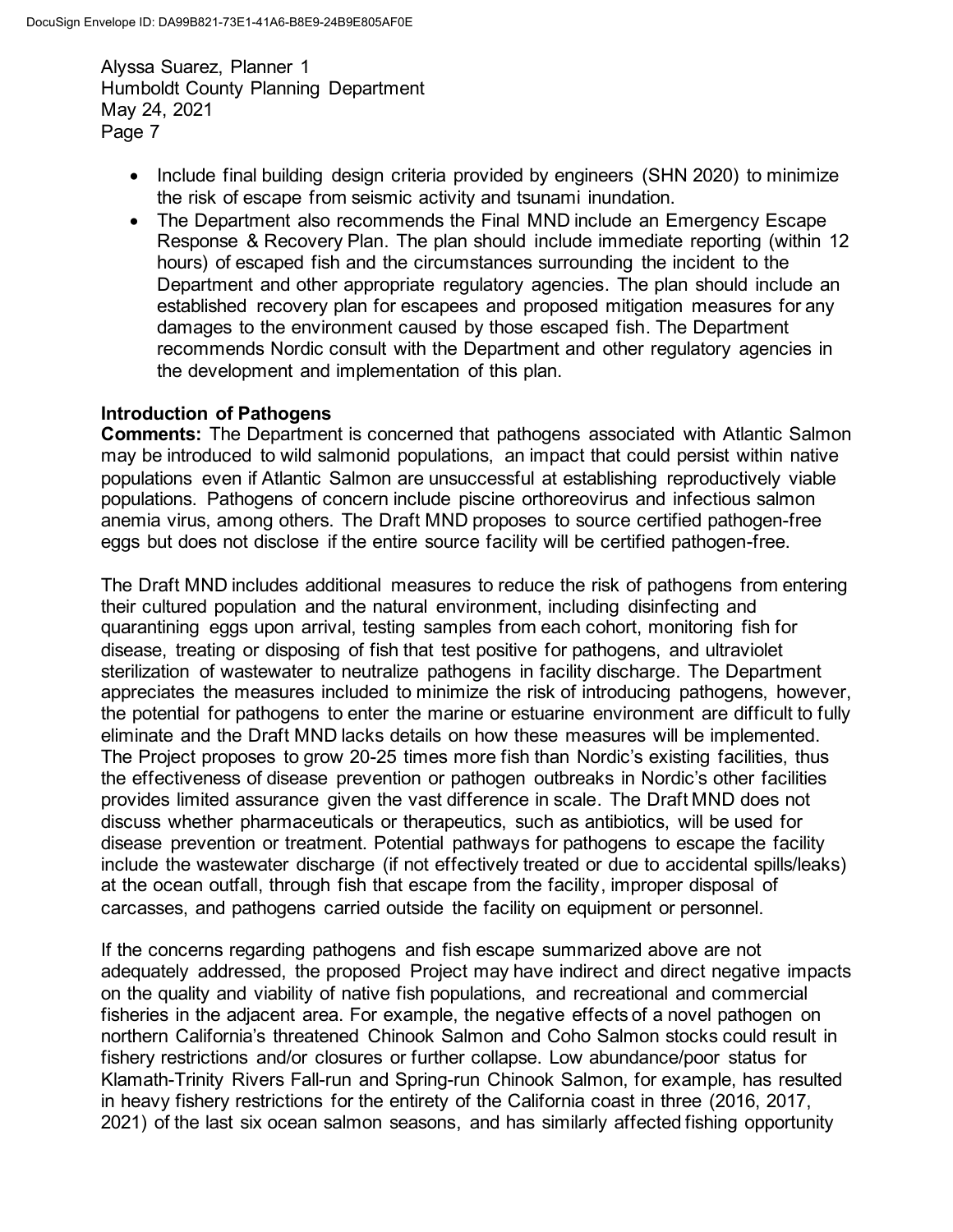in river fisheries. Thus, disease management is not only a matter of economic and environmental concern, but most importantly, species preservation.

**Recommendations:** The Department recommends the Final MND include the following measures to reduce the risk of pathogens to a level less than significant:

- Nordic must source their eggs from Department-approved certified specific pathogen-free production facilities. If listed pathogens of concern are detected at the source hatchery, this information must be provided immediately.
- The Department recommends the Final MND include the development of a Fish Health Monitoring Program that specifies the frequency and number of fish at various life stages that are tested for listed pathogens and identifies which pathogens are being tested for. The program should include immediate reporting (within 24 hours) of listed-pathogen detections to the Department. The program should also include an annual Fish Health Monitoring Report that summarizes measures taken to screen for and minimize the risk of pathogens. The annual report should be provided to the Department and other regulatory agencies.
- The Department also recommends the Final MND include the development and implementation of a monitoring plan to ensure the efficacy of the effluent disinfection system prior to wastewater being discharged.

## **Wastewater Discharge**

**Comments:** Treated wastewater from the land-based fish farm will be discharged into the RMT II ocean outfall pipe and multiport diffuser, located approximately 1.5 miles offshore at a depth of 80 feet. The total water volume discharged at full operational capacity is estimated at 12.5 million gallons per day (MGD). Nordic's wastewater will pass through fine filtration, biological treatment, and ultraviolet sterilization prior to being discharged. The wastewater system is expected to reduce total suspended solids (TSS), biological oxygen demand (BOD), and phosphorous by 99%, and total nitrogen by 90%. However, the Draft MND does not disclose how the effectiveness of the system will be measured or reported. It is also not clear if the facility will include redundancies in the wastewater treatment filtration/disinfection systems or an emergency contingency system to prevent unwanted discharges in case there are equipment failures.

The temperature of the discharge effluent will range between 68 to 72°F, approximately 20°F above the average ambient temperature of 51.8°F. The discharge will be comprised of 10 MGD seawater sourced from Humboldt Bay and 2.5 MGD freshwater, with an expected salinity of 27 practical salinity units (psu) (compared to ambient salinity of 33.5 psu). Additional sources of wastewater that will be discharged into the RMT II ocean outfall include the DG Fairhaven Power Company and future Samoa sewage treatment plant (Nordic's discharge will comprise 95-97% of the comingled discharge). The dilution study (Appendix E) concludes the risk of enhanced pelagic or benthic productivity from elevated nutrients is 'very low', and there is a 'low' risk of impacting the benthic community from sedimentation. The Marine Resources Biological Evaluation Report (Appendix D) concludes all evaluated special status marine species would have a 'very low' risk of any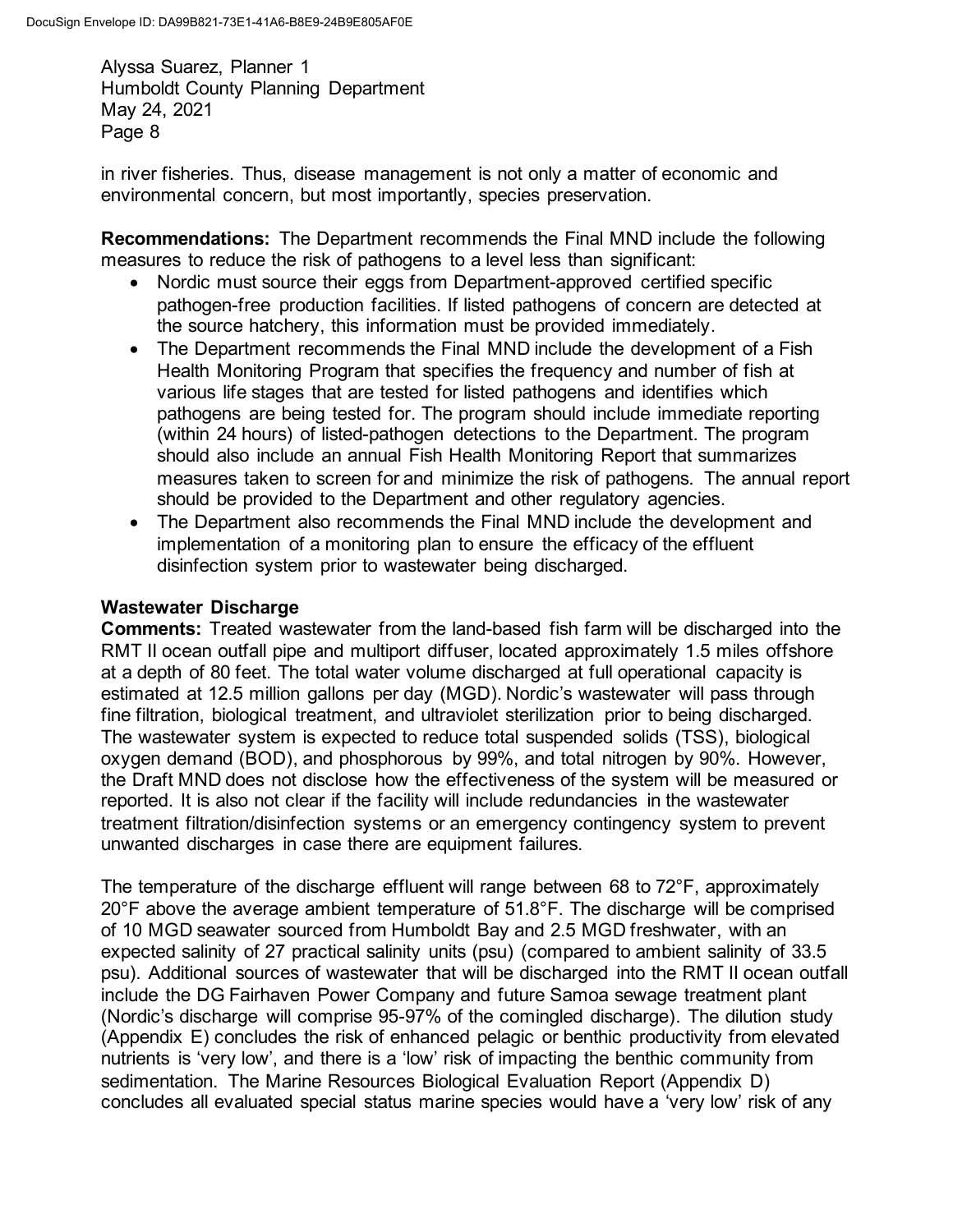potential impact resulting from the discharge, thus no mitigation for impacts to marine species or habitats is proposed.

The Department has reviewed the modeling study of the discharge and notes it relies on data that is not directly at the discharge site. Additionally, no water quality monitoring or biological surveys at the discharge location to validate model predictions or to ensure no adverse impacts to marine resources occur are described within the Draft MND.

**Recommendations:** The Department recommends the Final MND include the following measures to reduce the risk of adverse impacts from the facilities wastewater discharge to the marine environment:

- Provide a detailed wastewater flow diagram, which specifies all water sources and locations of the filtration/disinfection systems.
- Conduct or require regular inspections and maintenance of the ocean outfall pipe and multiport diffuser to ensure full functionality.
- The Department recommends the Final MND include an analysis of potential impacts to water quality and the marine environment from the use of pharmaceuticals and antibiotics.
- The Department recommends the Final MND contain a Water Quality & Biological Monitoring & Mitigation Plan developed in consultation with the Department, North Coast Regional Water Quality Control Board (NCRWQCB), and other relevant regulatory agencies. The plan should include a description of mitigation measures that will be immediately implemented if biological impacts associated with the wastewater discharge are observed. An annual monitoring report should be provided to the NCRWQCB, Department, and other regulatory agencies that discloses the amount of seawater withdrawn from the Bay, amount of wastewater discharged into the ocean, characteristics of the effluent, and results from the Water Quality & Biological Monitoring & Mitigation Plan.
- The Department also recommends the Final MND include an Operations and Maintenance Plan for the wastewater treatment system that includes redundancies in all the wastewater treatment filtration/disinfection systems and an emergency contingency system preventing unwanted discharges that can be used if the treatment system fails. The Operations and Maintenance Plan should incorporate the ability to detect and immediately respond to system malfunctions and deviations in water quality.

# **Seawater Intakes**

**Comments:** The Draft MND states that no in-water work in Humboldt Bay is proposed as part of this Project, thus no impacts to special status species or aquatic habitat will occur. However, Nordic's preference is to grow-out fish in seawater, which will be sourced from seawater intakes (referred to as sea chests) located at the RMT II and Red Tank Docks in Humboldt Bay. The sea chests are not currently permitted and will require upgrades, including screens to minimize the risk of impingement and entrainment of juvenile fish and other marine life, before they can be used to withdraw water from the Bay. Even with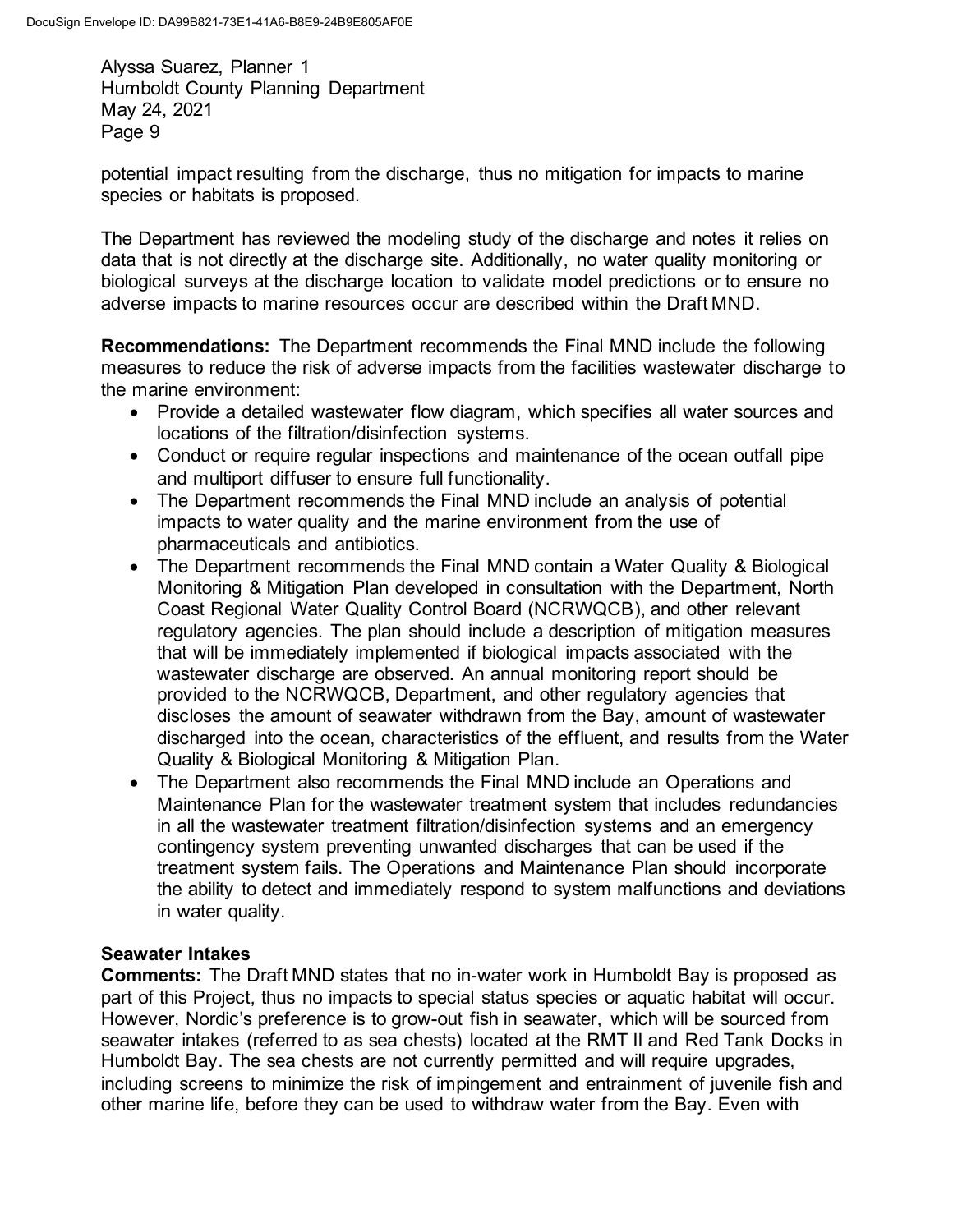implementation of fish screens that meet the Department and National Marine Fisheries Service fish screening criteria, the intake system is anticipated to result in take of larval species, including CESA-listed longfin smelt and other species of biological importance.

The Draft MND does not disclose how much seawater the facility will use, although it is assumed based on the discharge analysis in the Draft MND that Nordic will source at least 10 MGD. The Draft MND does not discuss or analyze the environmental impacts associated with the seawater intake system, and instead cites that the seawater intakes will be analyzed in a future CEQA document (referred to as the Bay Water Intake Project) that will be permitted by the Harbor District. The Department is concerned the Draft MND relies on a future CEQA document to analyze and mitigate for potentially significant biological impacts associated with the seawater intake system, especially since Nordic's facility will rely on those upgrades and be a primary user of the intake system. The Department understands the Harbor District has contracted a consulting firm to develop a model that will assess biological impacts from the intake system. However, the results from this study have not yet been provided, and mitigation measures that reduce the potential impacts of the seawater intake system to a level less than significant have not been identified. Without information about the intake system, the Department cannot assess the cumulative impacts of the proposed Project and whether they are significant and mitigatable. Alternatively, if Nordic seeks to proceed with CEQA and permitting with a proposal that operates on freshwater alone, then the Final MND will need to fully characterize this as an alternative.

## **Recommendations:**

- The Department recommends the Final MND disclose the amount (as well as information on instantaneous flow rates) of seawater that will be supplied daily from the Humboldt Bay seawater intake system to the Nordic facility. The Department recommends the Final MND analyze the potentially significant biological impacts associated with the seawater intake system, including entrainment of CESA-listed species and other species of commercial, recreational, and biological importance.
- To minimize impacts to salmonids and longfin smelt, all intakes utilized for the Nordic facility shall comply with the Department's fish screening criteria.
- If Nordic is considering using only freshwater for their operations, an alternative analysis should be included in the Final MND.

# **Fish Waste**

**Comments:** Nordic's facility will produce a significant amount of fish waste (8,000 to 12,000 metric tons of annual processing waste), which will require 2 to 4 truckloads per day to remove fish sludge from the facility. Nordic has not identified a disposal location for the waste. Given the significant amount of sludge that will be trucked offsite daily, more information is needed to assess the environmental impacts associated with sludge disposal.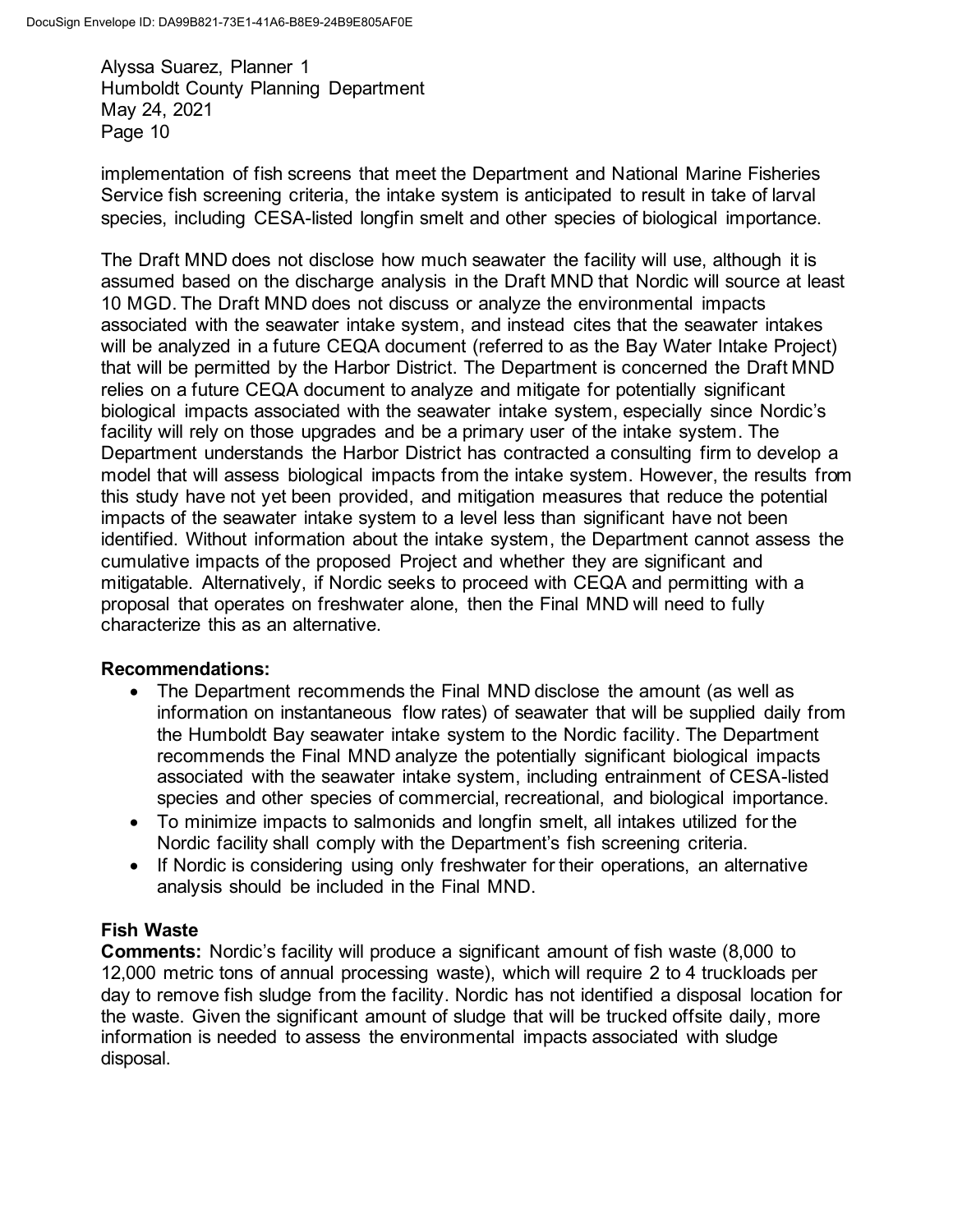**Recommendations:** The Department recommends the Final MND include the location(s) of sludge disposal and an analysis of impacts. Impacts may include but not be limited to onsite impacts, disposal site, and potential for spills during transportation.

## **Dark-eyed Gilia Mitigation**

**Comments:** The Draft MND states approximately 100,000 dark-eyed gilia plants occur within the study area and approximately 0.87 acres of dark-eyed gilia and/or dark-eyed gilia habitat will be impacted during construction and operation of the Project, primarily through direct impacts. Dark-eyed gilia has a California Rare Plant Rank of 1B (plants rare, threatened, or endangered in California and elsewhere) and a State Heritage rank of S2 (imperiled; at high risk of extirpation in the jurisdiction due to restricted, range, few populations or occurrences, steep declines, severe threats, or other factors). The Draft MND Mitigation Measure Bio-1 states dark-eyed gilia habitat shall be mitigated at a ratio of no less than 3:1 based on habitat area. However, the mitigation measure lacks quantitative density-based success criteria, and instead proposes success as the presence of darkeyed gilia with no minimum population count or density criteria.

**Recommendations:** Given the high density of dark-eyed gilia within portions of the impacted Project area, quantitative success criteria for mitigation locations should be included in Mitigation Measure Bio-1. Success criteria should include that mitigation areas have produced an estimated number of dark-eyed gilia plants that are equal or greater than the estimated amount impacted. This analysis may be scaled to non-effected darkeyed gilia reference sites to account for natural annual variations in population sizes.

## **Osprey Nest Management Plan**

**Comments:** The Draft MND states an Osprey Management Plan is being developed and will include nest site protection measures, nest removal, and creation of new nest sites. Although this pending plan is briefly discussed on Draft MND page 4-68, it is not specifically referenced in Mitigation Measure Bio-5 or other mitigation measure sections.

**Recommendations:** The Department recommends the Final MND include an Osprey Management Plan as part of Mitigation Measure Bio-5 or as a new, stand-alone mitigation measure. The Osprey Management Plan should include performance criteria such as nonet-loss of osprey nests within the Project parcel.

## **Use of Explosives and Nesting Birds**

**Comments:** Effects of structure demolition explosives use on nesting birds is addressed in Mitigation Measure Bio-5, with a nesting season avoidance window or a pre-ground disturbance nesting survey within the construction footprint or up to 500 feet from construction activities. However, the Draft MND discloses that sound pressures 800 to 1,100 feet from explosions may result in overpressure levels between 142 to 150 dB, and 141 to 142 dB at distances of 1,300 to 1,500 feet. Given that a single blast noise over 140 dB will likely result in bird ear damage and 93 dB may lead to behavioral and/or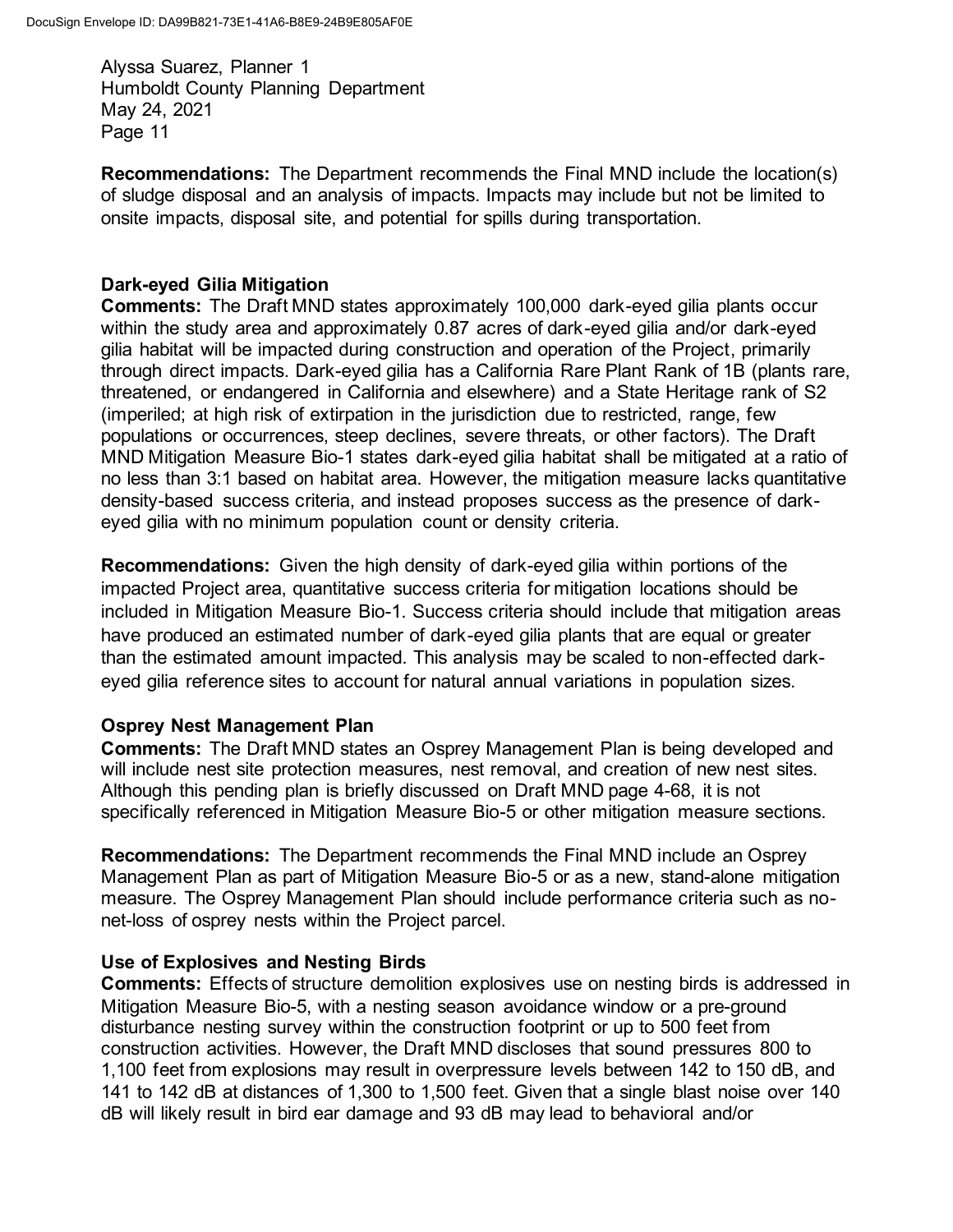physiological effects (Dooling and Popper 2007), a larger nesting bird survey radius may be needed if explosive use occurs during the nesting season.

**Recommendations:** The Department recommends the Project avoid use of explosives during the nesting bird season. If explosives will be used during the nesting season, the Final MND should provide further analysis of explosion sound pressures distances that may result in bird hearing damage or nest failure. As a result, pre-ground disturbance nesting surveys may need to occur in excess of 1,500 feet from explosion sites.

# **Cumulative Impacts Analysis**

**Comment:** The Department is concerned that the Draft MND does not adequately analyze the potentially significant cumulative environmental impacts associated with the proposed Project and foreseeable projects in the area, including the future Bay Water Intake Project and Humboldt Bay Renewable Energy Port Project. The proposed Project relies on the future Bay Water Intake Project for seawater supply, which may result in potentially significant impacts to CESA-listed species, including longfin smelt and Coho Salmon, in addition to other species of biological importance. The Draft MND also does not include a cumulative impact analysis for the Harbor District's Humboldt Bay Renewable Energy Port Project, which proposes to replace the existing Redwood Marine Terminal I with a 7-acre dock directly adjacent to the Nordic facility.

**Recommendation:** The Department recommends the County consider whether preparing an Environmental Impact Report, rather than a Final MND, is appropriate to assess the potentially significant and cumulative impacts to the environment from the proposed Project, Bay Water Intake Project, and Humboldt Bay Renewable Energy Port Project, in addition to other projects.

# **ENVIRONMENTAL DATA**

CEQA requires that information developed in environmental impact reports and negative declarations be incorporated into a database which may be used to make subsequent or supplemental environmental determinations (Pub. Resources Code, § 21003, subd. (e)). Accordingly, please report any special status species and natural communities detected during Project surveys to the California Natural Diversity Database (CNDDB). The CNNDB field survey form can be found at the following link:

[https://wildlife.ca.gov/Data/CNDDB/Submitting-Data#44524419-online-field-survey-form.](https://wildlife.ca.gov/Data/CNDDB/Submitting-Data#44524419-online-field-survey-form)  The completed form can be submitted electronically or mailed electronically to CNDDB at the following email address: [CNDDB@wildlife.ca.gov.](mailto:CNDDB@wildlife.ca.gov) The types of information reported to CNDDB can be found at the following link: [https://wildlife.ca.gov/Data/CNDDB/Plants-and-](https://wildlife.ca.gov/Data/CNDDB/Plants-and-Animals)[Animals.](https://wildlife.ca.gov/Data/CNDDB/Plants-and-Animals)

# **FILING FEES**

The Project, as proposed, would have an impact on fish and wildlife, and assessment of filing fees is necessary. Fees are payable upon filing of the Notice of Determination by the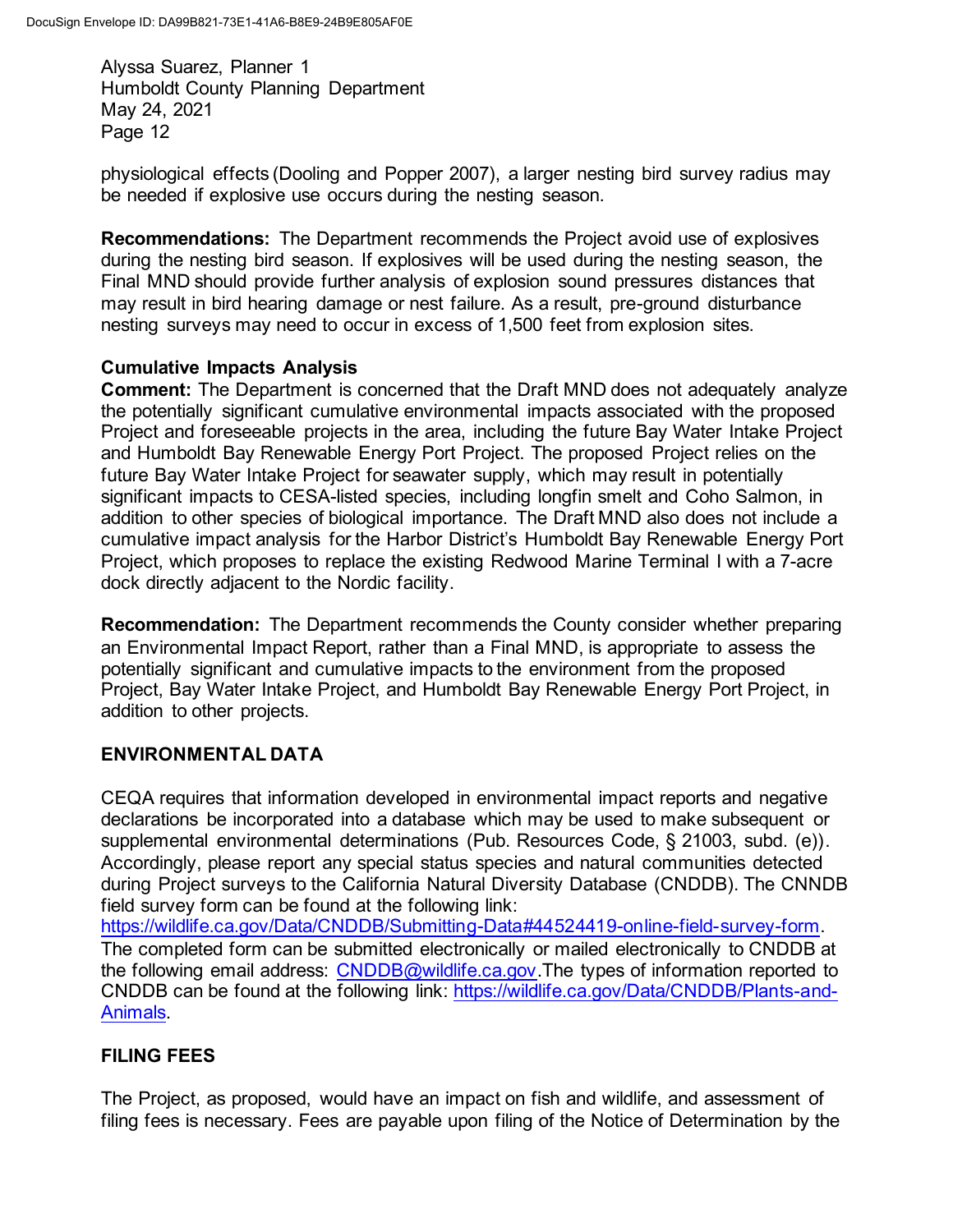Lead Agency and serve to help defray the cost of environmental review by the Department. Payment of the fee is required for the underlying Project approval to be operative, vested, and final (Cal. Code Regs, tit. 14, § 753.5; Fish & G. Code, § 711.4; Pub. Resources Code, § 21089).

# **CONCLUSION**

The Department appreciates the opportunity to comment on the Nordic Aquafarms California, LLC Land-based Aquaculture Project Draft MND to assist the County and Nordic in identifying and mitigating Project impacts on biological resources. Questions regarding this letter or further coordination should be directed to Corianna Flannery, Environmental Scientist at 707-499-0354 or Corianna. Flannery@wildlife.ca.gov.

Sincerely,

DocuSigned by: ej Su

**Craig Shuman, D. Env.** Marine Regional Manager

-DocuSigned by: Jina Bartlett

**Tina Bartlett** Northern Region (R1) Regional Manager

-DocuSigned by: Jay Kowan **Jay Rowan** 

Acting Fisheries Branch Chief

- cc: Office of Planning and Research, State Clearinghouse state.clearinghouse@opr.ca.gov
- ec: Cassidy Teufel, Senior Environmental Scientist (Specialist) California Coastal Commission Cassidy.Teufel@coastal.ca.gov

Justin McSmith, Water Resource Control Engineer North Coast Regional Water Quality Control Board [Justin.McSmith@Waterboards.ca.gov](mailto:Justin.McSmith@Waterboards.ca.gov)

Kasey Sirkin, Lead Biologist U.S. Army Corps of Engineers [L.K.Sirkin@usace.army.mil](mailto:L.K.Sirkin@usace.army.mil)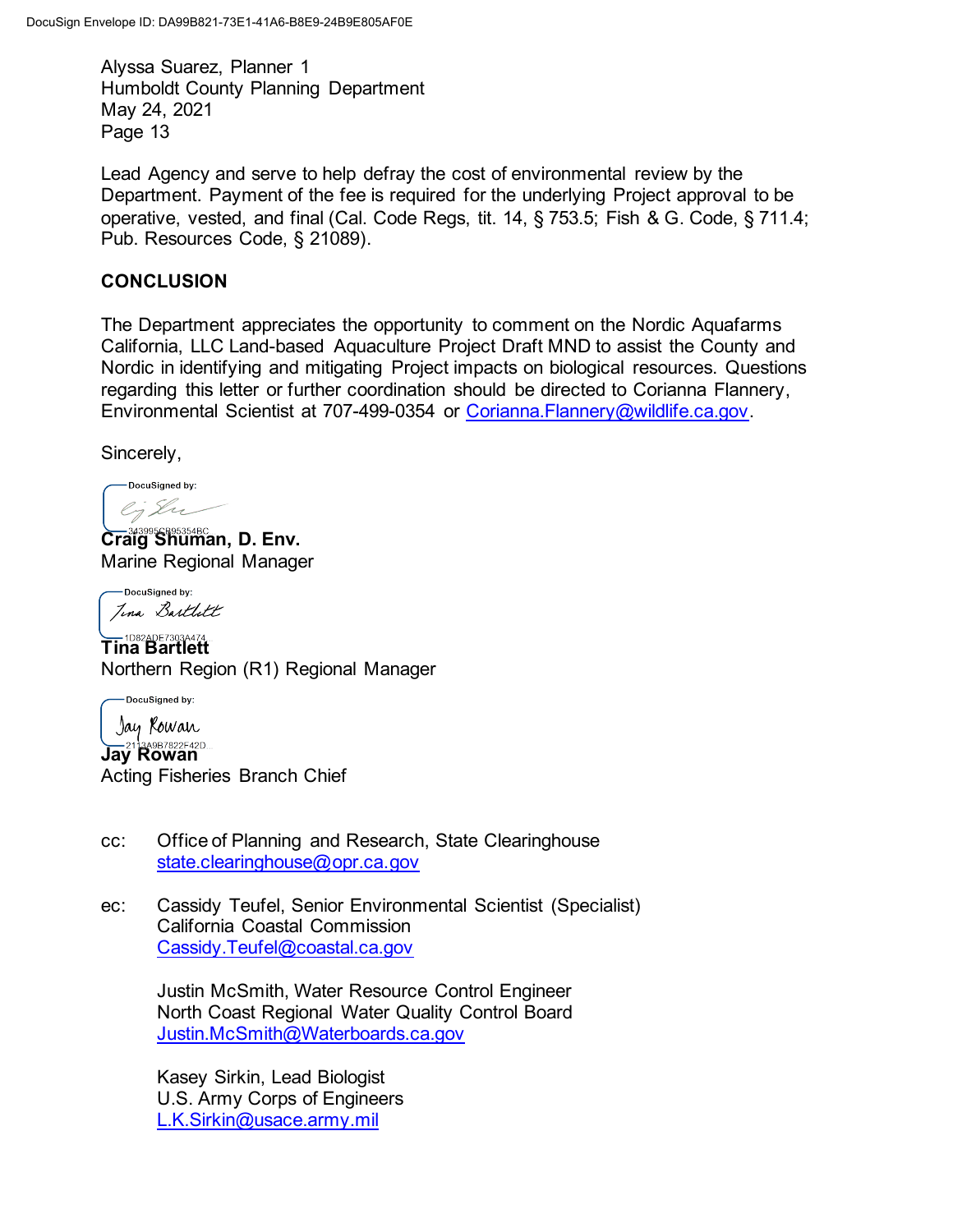> Matt Goldsworthy, Fisheries Biologist National Marine Fisheries Service [Matt.Goldsworthy@noaa.gov](mailto:Matt.Goldsworthy@noaa.gov)

Becky Ota, Environmental Project Manager California Department of Fish and Wildlife [Becky.Ota@wildlife.ca.gov](mailto:Becky.Ota@wildlife.ca.gov)

Eric Wilkins, Senior Environmental Scientist Supervisor California Department of Fish and Wildlife [Eric.Wilkins@wildlife.ca.gov](mailto:Eric.Wilkins@wildlife.ca.gov)

Corianna Flannery, Environmental Scientist California Department of Fish and Wildlife [Corianna.Flannery@wildlife.ca.gov](mailto:Corianna.Flannery@wildlife.ca.gov)

Sara Briley, Environmental Scientist California Department of Fish and Wildlife [Sara.Briley@wildlife.ca.gov](mailto:Sara.Briley@wildlife.ca.gov)

Peter McHugh, Senior Environmental Scientist (Supervisor) California Department of Fish and Wildlife [Peter.McHugh@wildlife.ca.gov](mailto:Peter.McHugh@wildlife.ca.gov)

Greg O'Connell, Environmental Scientist California Department of Fish and Wildlife [Gregory.Oconnell@wildlife.ca.gov](mailto:Gregory.Oconnell@wildlife.ca.gov)

Randy Lovell, Aquaculture Coordinator California Department of Fish and Wildlife [Randy.Lovell@wildlife.ca.gov](mailto:Randy.Lovell@wildlife.ca.gov)

Mark Adkison, Statewide Fish Health Coordinator California Department of Fish and Wildlife Mark.Adkison@wildlife.ca.gov

Kevin Kwak, Fisheries Veterinarian California Department of Fish and Wildlife Kevin.Kwak@wildlife.ca.gov

Habitat Conservation Project Branch CEQA Project Coordinator California Department of Fish and Wildlife [ceqacommentletters@wildlife.ca.gov](mailto:ceqacommentletters@wildlife.ca.gov)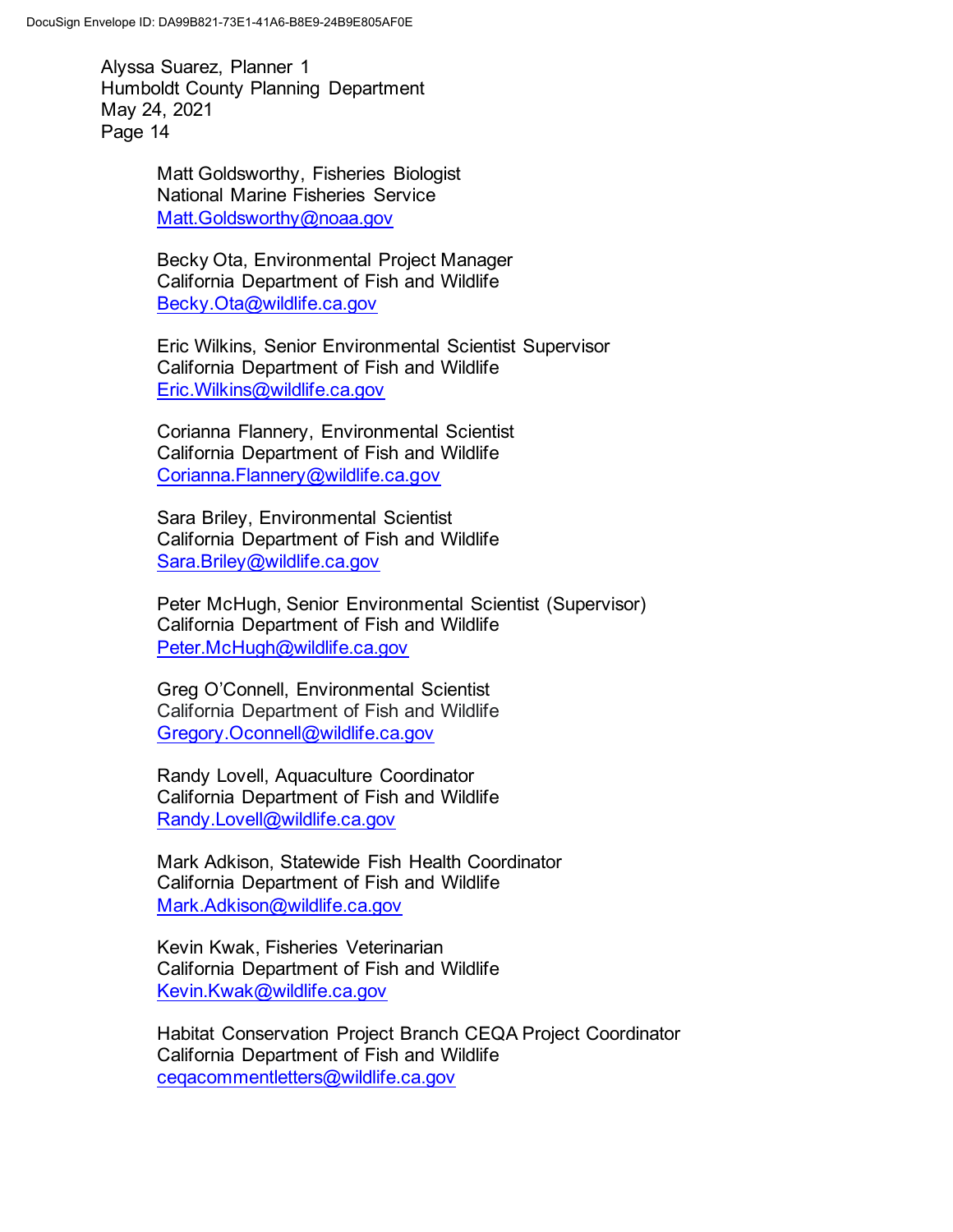# **REFERENCES**

ADFG (Alaska Department of Fish and Game). 2002. Atlantic Salmon White Paper. https://www.adfg.alaska.gov/static/species/nonnative/invasive/pdfs/atlantic\_salmon\_white [2002.pdf](https://www.adfg.alaska.gov/static/species/nonnative/invasive/pdfs/atlantic_salmon_white_2002.pdf)

Arismendi, I., Penaluna, B.E., Dunham, J.B., De Leaniz, C.G., Soto, D., Fleming, I.A., Gomez-Uchida, D., Gajardo, G., Vargas, P.V. and León-Munoz, J. 2014. Differential invasion success of salmonids in southern Chile: patterns and hypotheses. Reviews in Fish Biology and Fisheries, 24(3), pp.919-941

Benfey, T.J. 2016. Effectiveness of triploidy as a management tool for reproductive containment of farmed fish: Atlantic salmon (*Salmo salar*) as a case study. Reviews in Aquaculture, 8(3), pp.264-282.

Burns, Ryan. "Nordic Aquafarms Plans to Grow Atlantic Salmon in Land-Based Fish Farm on Former Pulp Mill Property." Lost Coast Outpost, 31 Mar. 2021, lostcoastoutpost.com/2021/mar/31/nordic-aquafarms-plans-grow-atlantic-salmon-land-b/.

Coghlan Jr., S.M., Connerton, M.J., Ringler, N.H., Stewart, D.J., Mead, J.V. 2007. Survival and growth responses of juvenile salmonines stocked in eastern Lake Ontario tributaries. Trans. Am. Fish. Soc. 136, 56–71.

Dooling, R. J. and A.N. Popper. 2007. The Effect of Highway Noise on Birds. Prepared by Environmental BioAcoustics, LLC for California Department of Transportation. Rockville, MD.

Fisher, A.C., Volpe, J.P. and Fisher, J.T. 2014. Occupancy dynamics of escaped farmed Atlantic salmon in Canadian Pacific coastal salmon streams: implications for sustained invasions. Biological invasions, 16(10), pp.2137-2146.

Føre, H.M. and Thorvaldsen, T. 2021. Causal analysis of escape of Atlantic salmon and rainbow trout from Norwegian fish farms during 2010–2018. Aquaculture, 532, pp.736002.

Gibson, R.J. 1981. Behavioural interactions between coho salmon (*Oncorhynchus kisutch*), Atlantic salmon (*Salmo salar*), brook trout (*Salvelinus fontinalis*) and steelhead trout (*Salmo gairdneri*), at the juvenile fluviatile stages. Can. Tech. Rep. Fish. Aquat. Sci. No. 1029, v + 116 pp.

Glover, K.A., Solberg, M.F., McGinnity, P., Hindar, K., Verspoor, E., Coulson, M.W., Hansen, M.M., Araki, H., Skaala, Ø. and Svåsand, T. 2017. Half a century of genetic interaction between farmed and wild Atlantic salmon: Status of knowledge and unanswered questions. Fish and Fisheries, 18(5), pp.890-927.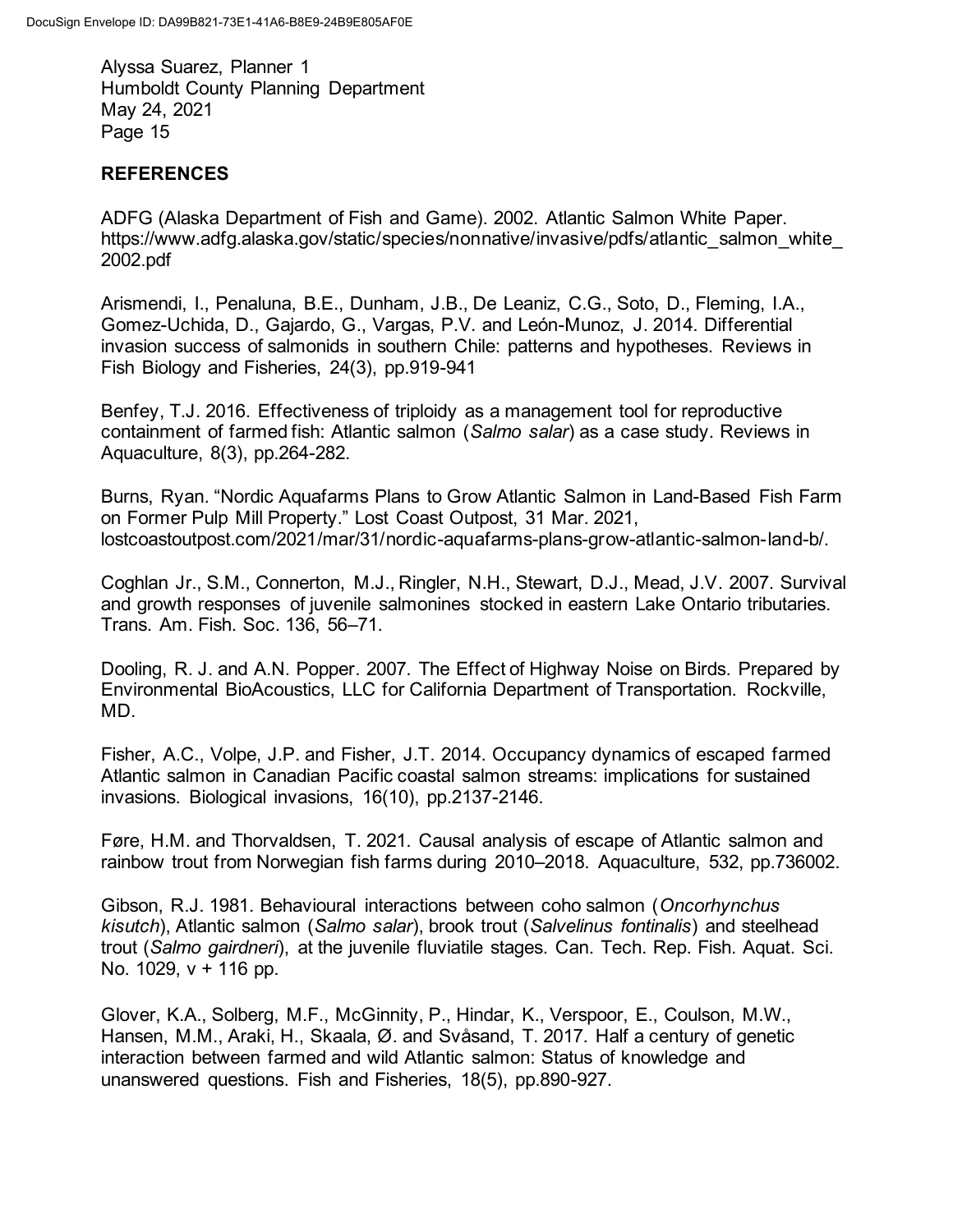Hearn, William & Kynard, B. 1986. Habitat Utilization and Behavioral Interaction of Juvenile Atlantic Salmon (*Salmo salar*) and Rainbow Trout (*S. gairdneri*) in Tributaries of the White River of Vermont. Canadian Journal of Fisheries and Aquatic Sciences 43. 1988-1998. 10.1139/f86-244.

Houde, A.L.S., Wilson, C.C. and Neff, B.D. 2017. Performance of four salmonids species in competition with Atlantic salmon. Journal of Great Lakes Research, 43(1), pp.211-215.

Stanfield, Les & Jones, Michael. 2003. Factors Influencing Rearing Success of Atlantic Salmon Stocked as Fry and Parr in Lake Ontario Tributaries. North American Journal of Fisheries Management. 23. 1175-1183. 10.1577/M01-181.

Jonsson, B., and Jonsson, N. 2006. Cultured Atlantic salmon in nature: a review of their ecology and interaction with wild fish. e ICES Journal of Marine Science, 63: 1162e1181.

McKinnell, S., and Thomson, A.J. 1997. Recent events concerning Atlantic salmon escapees in the Pacific. ICES Journal of Marine Science, 54: 1221-1225.

McKinnell, S., Thomson, A.J., Black, E.A., Wing, B.L., Guthrie III, C.M., Koerner, J.F. and Helle, J.H. 2008. Atlantic salmon in the North Pacific. Aquaculture Research, 28(2), pp.145-157.

Morton, A. and Volpe, J. 2002. A description of escaped farmed Atlantic salmon *Salmo salar* captures and their characteristics in one Pacific salmon fishery area in British Columbia, Canada, in 2000. Alaska Fishery Research Bulletin, 9(2), pp.102-110.

Nash, CE. 2003. Interactions of Atlantic salmon in the Pacific Northwest VI. A synopsis of the risk and uncertainty. Fisheries Research 62:339-347.

Naylor, R., Hindar, K., Fleming, I.A., Goldburg, R., Williams, S., Volpe, J., Whoriskey, F., Eagle, J., Kelso, D. and Mangel, M. 2005. Fugitive salmon: assessing the risks of escaped fish from net-pen aquaculture. BioScience, 55(5), pp.427-437.

SHN. 2020. Preliminary Geotechnical Investigation Report, Proposed Nordic Aquafarms California, LCC Development, Redwood Marine Terminal II, Samoa Peninsula, Humboldt County, California. Prepared for Nordic Aquafarms California, LCC, Eureka, CA.

Sepúlveda, M., Arismendi, I., Soto, D., Jara, F. and Farias, F. 2013. Escaped farmed salmon and trout in Chile: incidence, impacts, and the need for an ecosystem view. Aquaculture Environment Interactions, 4(3), pp.273-283.

Volpe, J. P., Taylor, E. B., Rimmer, D. W., & Glickman, B. W. 2000. Evidence of natural reproduction of aquaculture-escaped Atlantic salmon in a coastal British Columbia river. Conservation Biology, 14, pp.899–903.